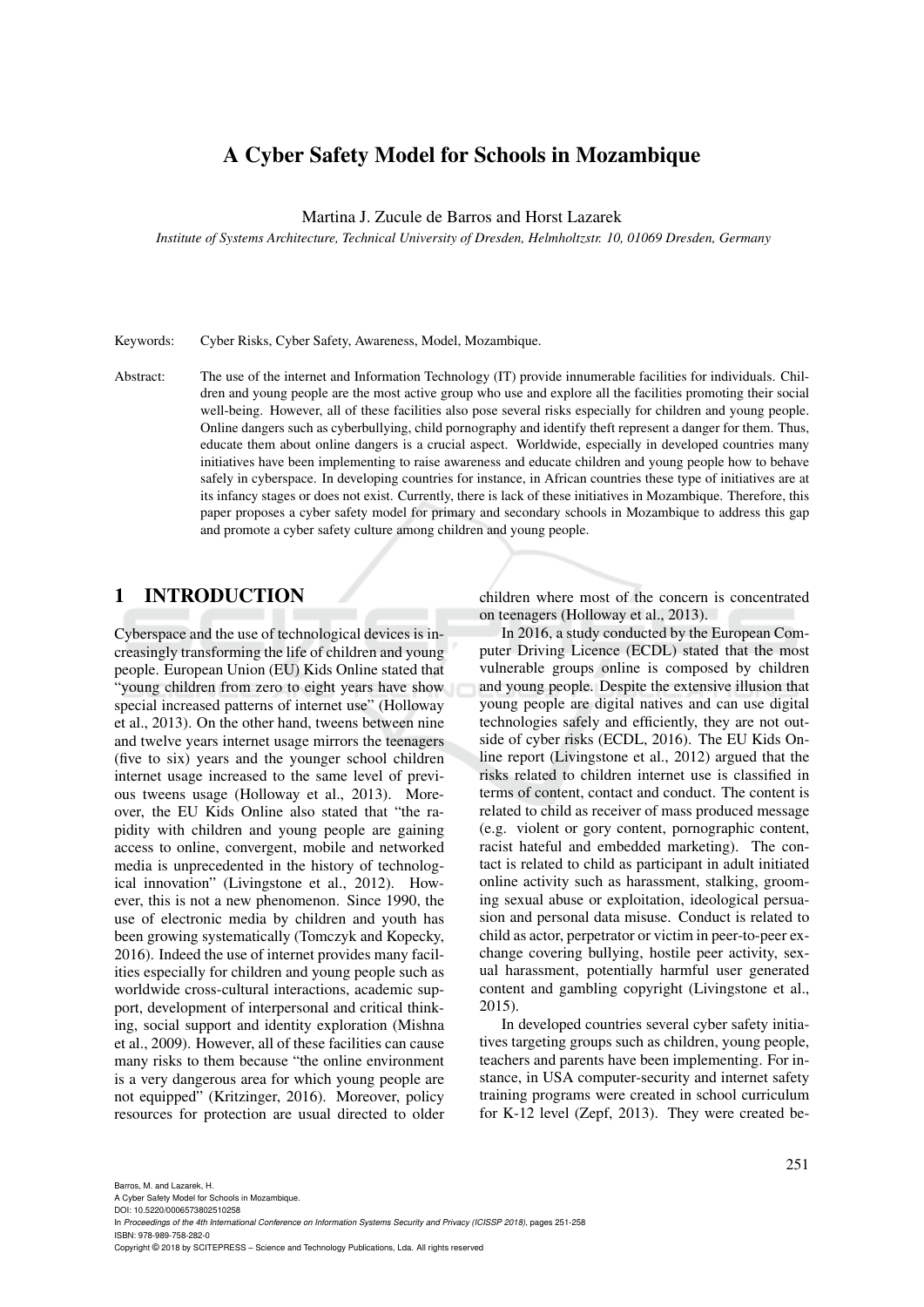cause "it has been seen that foreign language acquisition has been especially effective at early stages in child development. Thus, it has been argued that young people should learn secure IT use and cyber safety early in their careers" (Zepf, 2013). Therefore, it is important that young people are being exposed to cyber security principles that will protect them and their environment from danger experiences. Thus, this paper proposes a cyber safety model for primary and secondary schools in Mozambique aimed at raising awareness, education and promote a cyber security culture.

# 2 ANALYSIS OF CHILDREN CYBER SAFETY INITIATIVES

### 2.1 Developed Countries

In developed countries several initiatives such as cyber safety awareness campaigns, games and introduction of cyber safety topics in school curriculum have been implementing to keep children and young people safe online. In USA, despite the existence of cyber safety programs in elementary schools other programs have been developing by the government and also public/private sectors. The National Cyber Security Alliance (NCSA) is a public/private partnership responsible for the *staysafeonline* project www.staysafeonline.org/ and the C-SAVE, a volunteer program focused on young people to teach them cyber security, cyber safety and cyberethics. Moreover, students have the possibility to use support materials to help them on their online experiences (NCSA, 2017). In 2009, the Department of Homeland Security (DHS) developed the "Stop.Think.Connect" initiative (Zepf, 2013). It was developed to promote cyber security awareness in USA targeting several groups including children and young people.

In European Union (EU) , the European Strategy for a Better Internet for Children has been a central reference document regarding children cyber safety since its publication in 2012. The strategy has four main pillars (1) stimulating quality content online for young people, (2) stepping up awareness and empowerment, (3) creating a safe environment for children online and (4) fighting against child sexual abuse and exploitation. It addresses several actions to be undertaken by the European Commission (EC), member states and whole industry value chain. Furthermore, online safety was included as a specific topic in the school curriculum of 23 education systems across

Europe (EC, 2012). Moreover, the EU also launched the Happy Onlife (HOL) game and toolkit "to build and develop safety and knowledge on internet use, overuse and abuse" (EU, 2016). The game aims to raise awareness about the risks and opportunities of the internet and promote best online practices. It targets children, parents and teachers. The toolkit also contains "a project booklet with a collection of educational activities promoting shared experiences of the digital world among teachers, parents and children between eight and twelve years" (EU, 2016).

In 2010, the United Kingdom (UK) Council for Child Internet Safety (UKCCIS) was established. It is a group composed by more than 200 organizations from government, law, academic, industry and charity sectors working in partnership to help keep children safe online (Gov.UK, 2017). The UKCCIS education group has conducted severals activities such as production of a guidance for schools governors to help governing boards support their school leaders to keep children safe online, advices for schools and colleges related to online incidents and creation of guide for parents related to safer use of social media (Gov.UK, 2017). Moreover, Internet Service Providers (ISPs) in UK have adopted the code of practice on parental control that promotes active choice where customers are asked at the moment of purchase whether they want to have parental controls and offer them free of charge (EC, 2012). In Estonia, almost all the daily life activities rely on internet. Thus, the Estonian Safer Internet Centre is responsible for promoting safer and better use of internet and mobile technologies among children and young people. It is also responsible for conducting activities such as organize seminars and training sessions for children, parents, teachers and social workers, compile and publish training and awareness raising materials for them and disseminate informative and educational material nationally and internationally (ESIC, 2017).

In Germany, klicksafe (EU, 2017) is an awareness campaign that promotes media literacy and adequate handling of the internet and new media. The goal is to make public more conscious of the importance of safe internet use for children and adolescents. The project targets parents, educators, teachers, social service and youth workers. It also provides education material for teachers and online seminars for multipliers as well as information material for parents. Several stakeholders such as Deutsche Telekom and some governmental sectors such as die Bundesregierung, Bundespruefstelle fuer jungendgefaehrdende Medien and Bundesamt fuer Sicherheit in der Informationstechnik (BSI) sponsor the initiative (EU, 2017). Moreover, a certified youth protection software can be used to prevent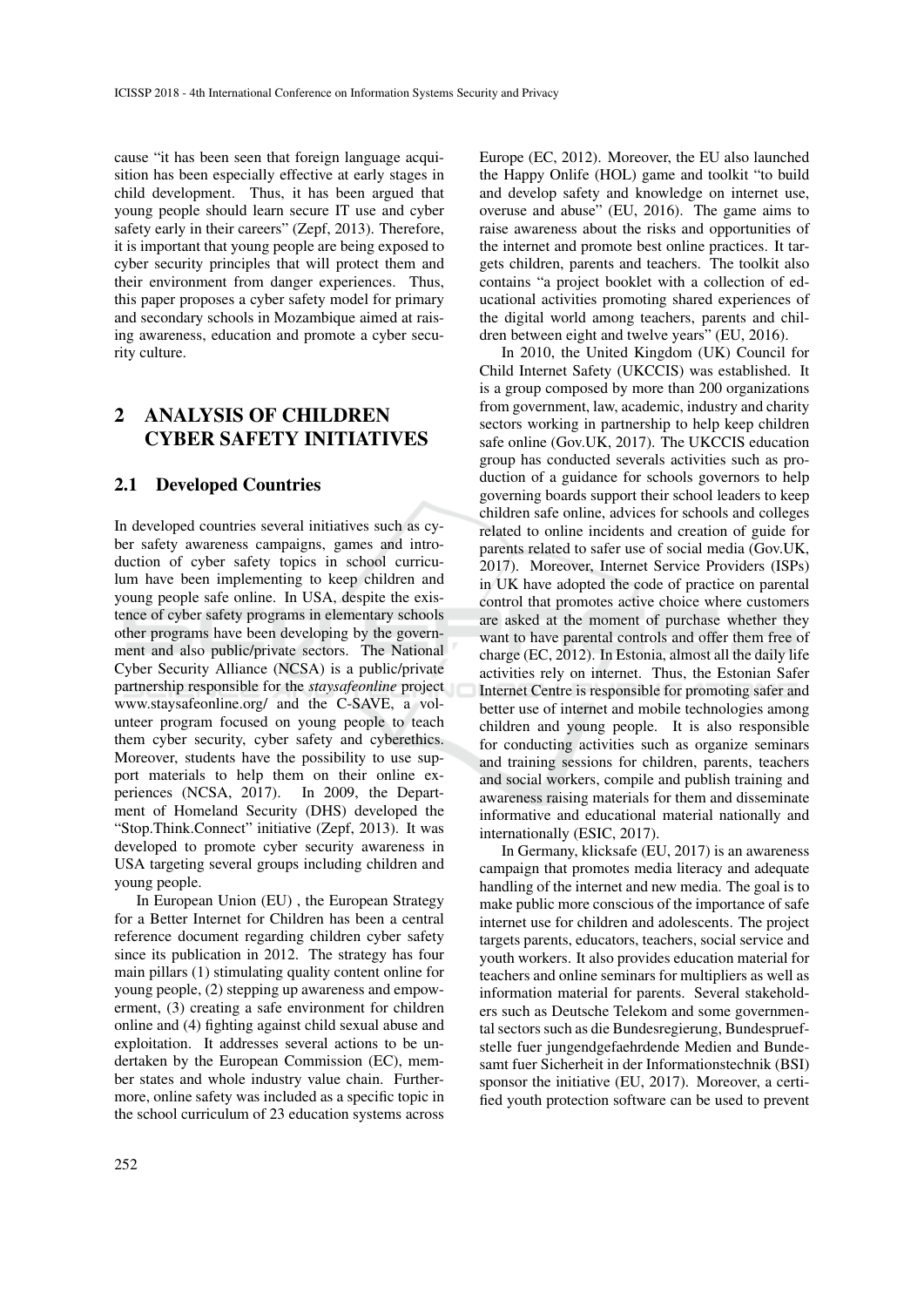children from accessing websites providing harmful content. In other EU countries this type of provision does not exist, but countries such as UK, Spain, Italy and Czech Republic implement other reporting mechanisms for harmful and illegal content and behavior supported by several stakeholders such as NGOs, police and industry (EC, 2012).

In Australia, the government recognizes "that students safety and well-being are essential for academic and social development. Students should be able to learn and develop in safe, supportive and respectful environments" (Gov.AU, 2016). Therefore, Australian schools, families and communities have the accountability to provide safe online environment and teach children how they should use technology in positive and fruitful ways. The Department of Education works with the Department of Communications which has the responsibility for cyber safety matters along with the Australian Communications and Media Authority to ensure cyber safety education to all Australian schools. The following initiatives providing information for students, parents and community were developed (Gov.AU, 2016):

- Student Wellbeing Hub<br>(www.studentwellbeinghub.edu.au/): It is an  $(www. student well being hub.edu.au$ ): online platform to assist Australian schools and communities to nurture student responsibility and resilience to build a positive schools culture.
- Bullying No Way (www.bullyingnoway.gov.au/): It is an educational website for school communities and general public. The website also provide online curriculum and other resources to support bullying prevention.
- The Office of the Children e-Safety Commissioner (www.esafety.gov.au/): It is an online safety platform with a vast amount of actualized information and resources, coupled with comprehensive complaints scheme to assist children and young people who experience serious cyberbullying.

# 2.2 Developing Countries (Africa Countries)

On the contrary to developed countries, developing countries especially African countries face several challenges to develop and implement cyber safety initiatives because, African countries are characterized by limited knowledge, expertise and understanding of cyber safety. Furthermore, schools do not have curricula or extramural for cyber safety education and young children are at risks as they may not know the dangers associated with the cyberspace (von Solms

and von Solms, 2014). Moreover, many African countries "have higher level of computer illiteracy and ineffective legislation" (Kritzinger, 2015). Despite that some countries, have been making noticeable efforts for instance, Tunisia, Rwanda and Mauritius have started programs to deal with cyber safety among children (Kritzinger, 2015). On the other hand, Uganda and South Africa have developed initiatives to raise cyber awareness for young people. In Uganda, the Internet Society (ISOC) Uganda Chapter developed the online Safety Education Kit for young people between five and twenty years to stimulate and prevent online victimization by teaching them how to stay safer online and offline. The kit contains the following resources (IS, 2014):

- Online safety resources: Contains online safety guides.
- Online safety pledges: Guides for safer internet use for primary and secondary schools.
- Online safety rules and posters: Poster with online safety rules.

In South Africa, the South African Cyber Security Academic Alliance (SACSAA) (www.cyberaware.org.za/) was established in June 2011. The main goal of the SACSAA "is to campaign for the effective delivery of cyber security awareness throughout South Africa to all populations groups" (UNISA, 2017). This initiative is being conducted by research groups from University of Johannesburg (UJ), Nelson Mandela Metropolitan University (NMMU) and University of South Africa (UNISA). In addition, a cyber security awareness project was developed to assist cyber users with limited understanding and knowledge regarding cyber security to protect themselves and their information. It targets children, adults and eldery. The UNISA *My Cyber Safety Pledge* is one of the cyber safety school project. It is a poster dedicated to educate learners about cyber bullying containing rules on how to safer behave on cyberspace and encourage them to take the cyber safey pledge (UNISA, 2017).

#### 2.3 Findings

From the analysis of the initiatives in developed countries one can notice that several stakeholders are working together to raise cyber safety, but the role played by the government is crucial for instance, in countries such as Australia, USA, UK and Germany its noticeable the governments actions. In EU, countries such as UK and Germany have additional mechanisms for children online safety (e.g. code of practice on parental control (UK) and the certified youth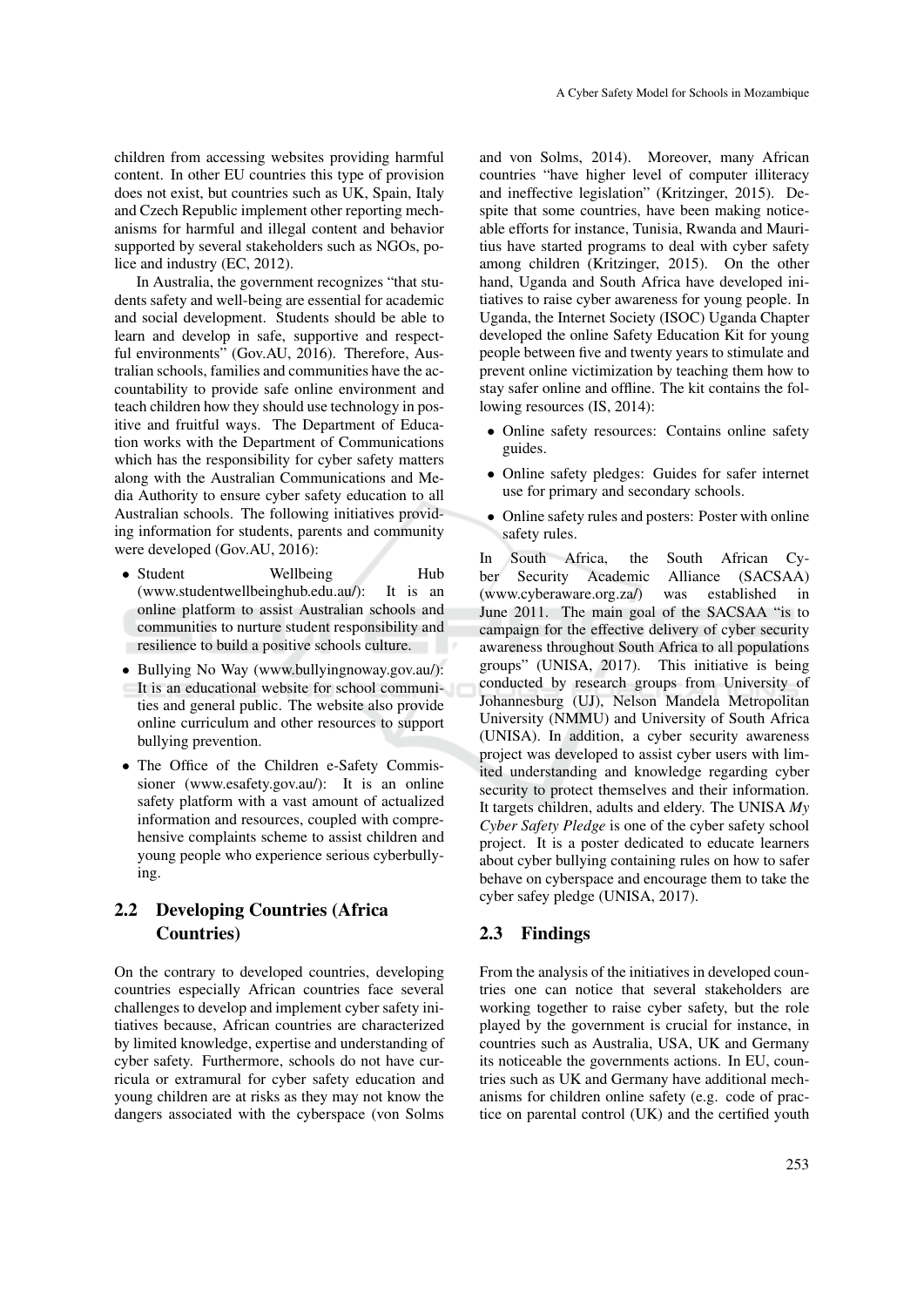protection software in Germany). On one hand, these additional measures can have national positive impacts, but on the other hand, it shows that not all children in EU have the same online protection. Despite that a common aspect in many developed countries, is that the majority of the initiatives also target teachers, parents and social workers. The approach adopted by developed countries is emphasized on the Guidelines for Policy Makers on Child Online Protection published by International Telecommunication Union (ITU) which states that national level government agencies, ISPs, teachers, parents organizations, public and private sectors, children and young people are relevant stakeholders in children cyber safety (ITU, 2009). In developing countries especially African countries, despite the existence of some cyber safety initiatives the lack of the government leadership is noticeable.

# 3 CHILDREN CYBER SAFETY INITIATIVES IN MOZAMBIQUE

In 2013, the Ministry of Education and Human Development (MEHD) published the strategic education plan regarding Information and Communication Technologies (ICTs). It does not mention any initiative related to cyber safety for schools (MEHD, 2013). Moreover, the content of ICTs lectures does not include cyber safety. This means that there is a lack of information related to cyber safety practices in the school curriculum and currently, there is no led by the government on this regard. Therefore, school children have a higher risk to experience cyber attacks due to the lack of cyber security awareness. Nonetheless, the strategic education plan (2012- 2016) states that "despite the acknowledge of ICT in improving the quality of education and institutional development, the integration of ICT in the curriculum as means of teaching and communications is still limited. The major challenges contributing to this are related to" (MEHD, 2013):

- Availability of suitable infrastructure.
- Lack of skills in IT maintenance.
- Insufficient funds to maintain the computer laboratories in operation.

Despite that the strategic education plan, also mention the following outlined activities to strengthen ICTs in Mozambican schools considering three key elements (MEHD, 2013):

- Teachers with the responsibility to promote ICTs as an instrument for the teaching-learning process.
- Schools who stimulates the use of ICTs to create an efficient, effective and transparent administrative and management system.
- Classroom. It is important the use of ICTs in classrooms as a learning tool to improve the quality of education.

Therefore, the problem of ICTs in schools has three factors teachers do not dominate very well ICTs, Mozambican schools do not have a robust ICT infrastructure and there is a general lack of knowledge and skills regarding cyber safety. However, a major challenge for the MEHD is that the use of ICTs in Mozambican schools did not achieved the desired levels. Teachers do not dominate ICTs tools, because they are poorly trained, consequently this influences the learning process because the students will also lack the basic knowledge and skills to use ICTs to contribute to their learning process and social wellbeing. On the other hand, there is a lack of training for teachers regarding cyber safety. This means that currently, teachers are not capable to assist students. Nevertheless, the language is also an important aspect in developing countries. Kritzinger (Kritzinger, 2015) stated that "a number of developing countries have language as en educational barrier". Mozambique has Portuguese as the official language, but the country also has another local languages.

#### 3.1 Discussion

In the previous section, the current situation related to cyber safety initiatives in Mozambican schools were addressed. From these analysis it is evident the lack of cyber safety awareness and education for children and young people. Therefore, the following aspects were addressed:

- The general lack of leadership by the Mozambican government to raise cyber safety awareness among schools.
- The lack of policies that protect young people if cyber incidents take place.
- Teachers lack dominance of ICTs tools.
- Schools have problems to properly manage their ICTs infrastructure.
- The Mozambican government has not implemented any cyber related initiatives.

Due to the current situation, this paper proposes a cyber safety model for schools in Mozambique has a solution to change the current situation.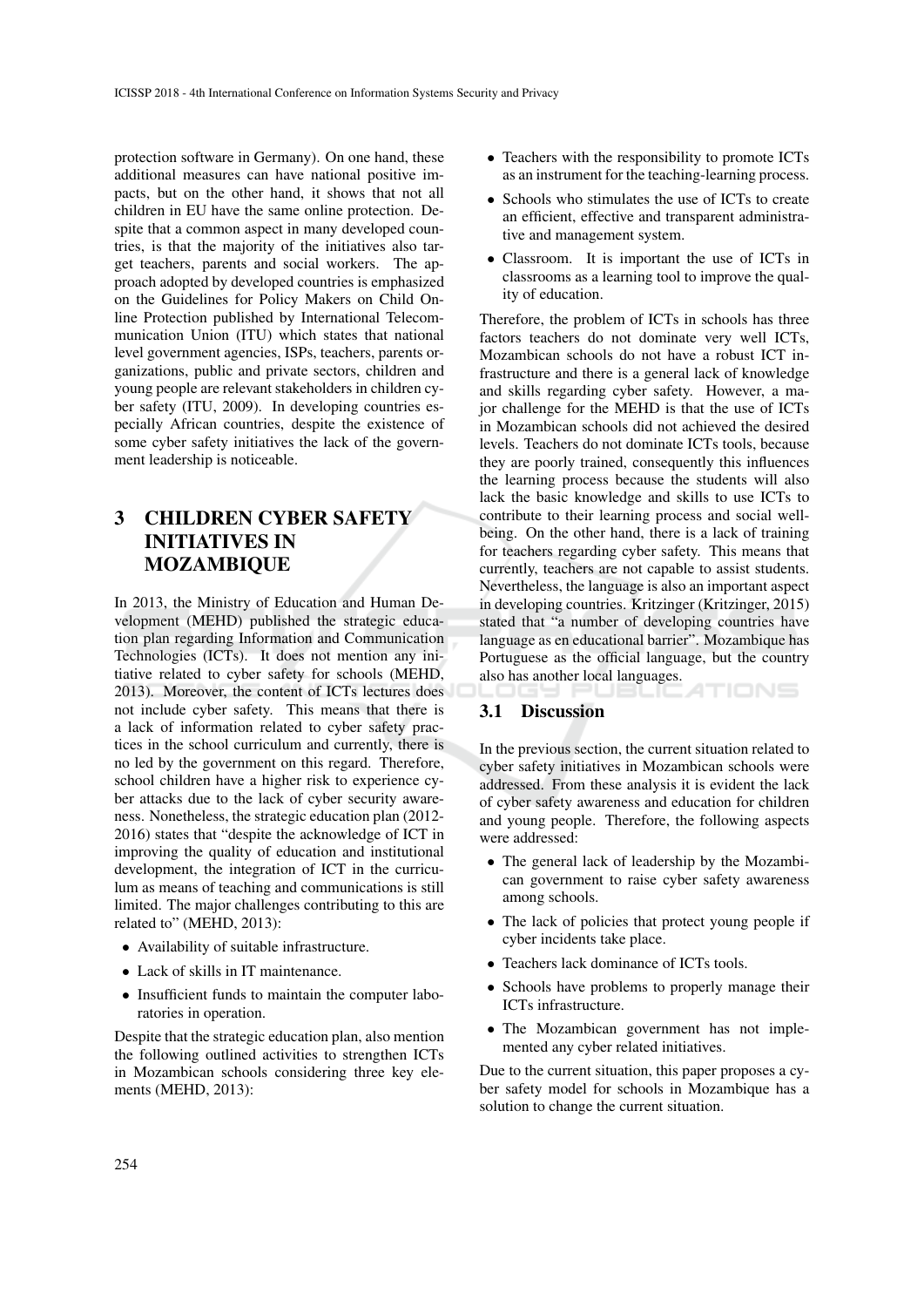## 3.2 Approaches to Develop a Cyber Safety Awareness Programme

In USA, the National Institute of Standards and Technology (NIST) published the Building an Information Technology Security Awareness and Training Program. It states that three major steps such as designing the program, developing the awareness and training material and implementing the program are important steps in the development of an IT security awareness and training program. Moreover, it also presents the following three common approaches/models to design, develop or implement an awareness and training program (NIST, 2003):

- Model 1: Centralized Program Management Model where a central authority is responsible for coordinating the entire IT security awareness and training program.
- Model 2: Partially Decentralized Program Management Model. In this model, the central authority defines the security awareness and training policy and strategy, but the implementation is delegated to other units.
- Model 3: Fully Decentralized Program Management Model. In this model, the central authority is responsible for disseminating broad policy and expectations regarding security awareness and training requirements, but other organizational units have responsibility for executing the entire program.

In all three models, the communication between the central authority and other units travels in both directions. In EU, the European Network and Information Security Agency (ENISA) published the The new users guide: How to raise information security awareness (ENISA, 2010). The guide aims to provide a practical and effective advice to public and private organizations seeking to prepare and implement information security awareness initiatives. The ENISA guide states that the development of an information security awareness programme consist of three main processes plan, asses and design, execute and manage and evaluate and adjust (ENISA, 2010).

# 4 PROPOSAL OF A CYBER SAFETY MODEL

The European Strategy for a Better Internet for Children states that "schools are digital and media literacy and skills are crucial to children's use of the internet. As children start using the internet at very young

age, it is necessary for online safety education to start in early childhood... and schools are best placed for reaching the majority of children, regardless of age, income or background, as well as other key recipients of internet safety messages, such as teachers and (indirectly) parents" (EC, 2012). Therefore, the proposed model focuses primary and secondary schools and is based on NIST model 2 and the ENISA guide. Both approaches were chosen considering the country context. On the other hand, from the analysis of developed as well as developing countries, it is noticeable the existence of an entity responsible for carrying out children cyber safety initiatives. This model is not a complete solution, but it represents the starting point as a form to enhance the current situation in Mozambique. The model namely, e-Safety aims to raise and promote cyber safety culture. Therefore, Mozambican schools need a model to assist them in providing:

- Awareness for children and young people about the risks and dangers in cyberspace and countermeasures.
- Training for school teachers and parents about cyber security, its risks and measures to avoid them.

This model also aims to change the behavior of the users regarding the use of the internet and technological devices and provides children's internet literacy. The DHS stated that some issues that kids face online include, cyber predators, cyberbullying and identity theft. Therefore, this model will also focus on these topics (DHS, 2009). The following are the core elements of the e-Safety model:

- Government.
- The role players.
- International Cooperation.
- Identification of cyber safety topics.
- Supporting materials.
- Delivery

Figure 1 illustrates the cyber safety model with the respective elements. In the remaining parts of this section each element is discussed in more detail.

#### 4.1 Government

The government is the key element of this model and represent the central authority. Kouttis stated that "government and schools must do its part to foster large scale awareness regarding cyber security and integrate it into the core curriculum as soon as students are using computing devices" (Kouttis, 2016). The Report on risks faced by children online and policies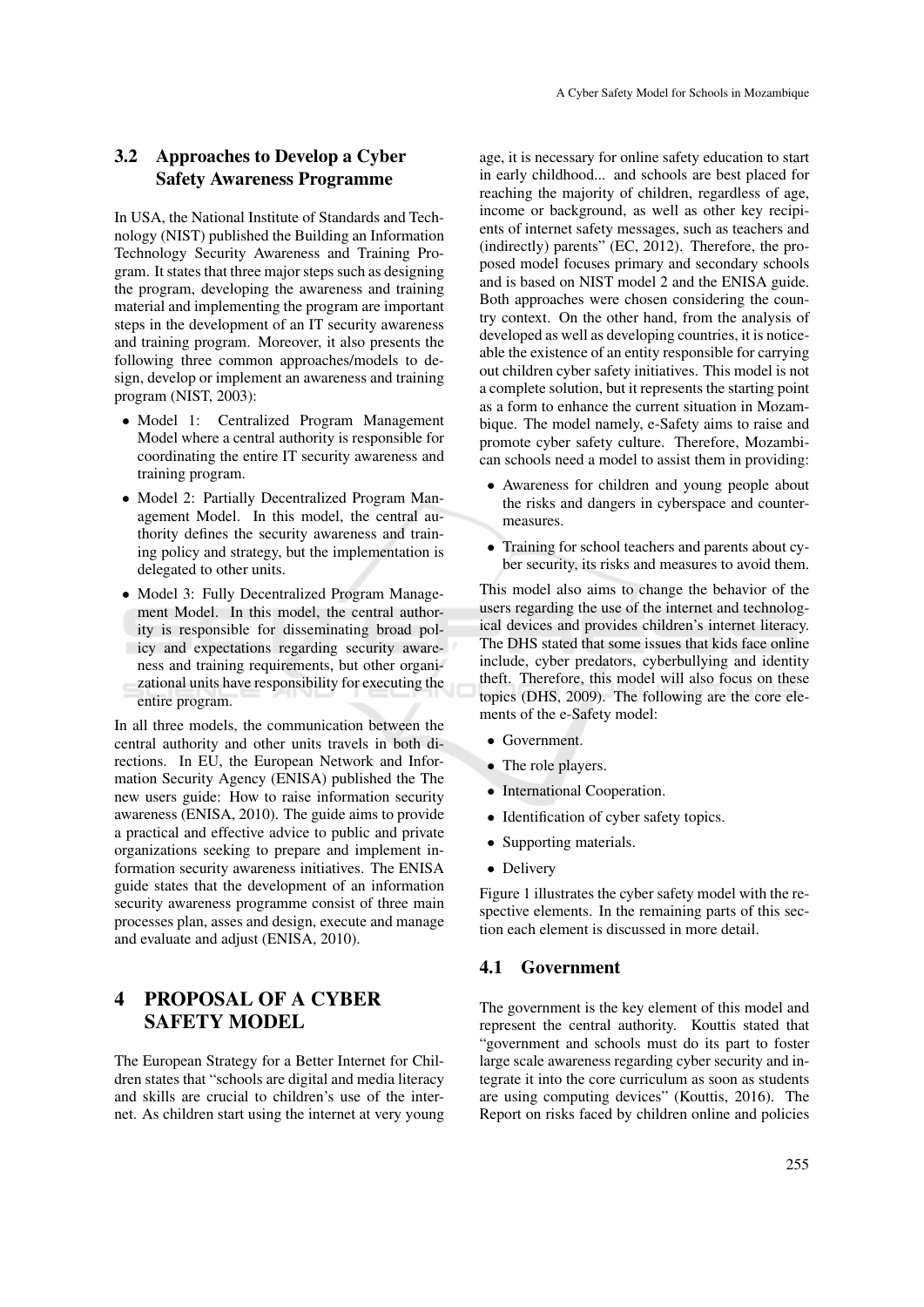

Figure 1: e-Safety Model for Primary and Secondary Schools

to protect them published by Organization for Economic Co-operation and Development (OECD) recommends that governments should demonstrate leadership and commitment to protect children online by adopting clear policy objectives at the highest level of government, identify government bodies with responsibility and authority to implement these policies and developing policies that are inclusive of all stakeholders and rely on a mix of public and private voluntary and legal, awareness raising, educational and technical measures to protect children online (OECD, 2012).

### 4.2 Role Players

The role players include the following elements:

HN<sub>I</sub>

TEI

- Teachers: Teachers play a key role in ensuring children safer online behavior. Teachers are required to tackle both the instructional side and the personal and social educational side of cyber safety (Simandl and Vanicek, 2017). They are expected to set good examples to young people related to the use of IT (Simandl and Vanicek, 2017). However without special preparation they will not have better knowledge and skills regarding cyber safety.
- Parents: Parents represent an important element in this process because as main caregivers they take care of their children and teach them how they should behave in society (Shin and Kang, 2016). They should control their children online activities and behavior contributing to help them to develop safer responsibilities. Moreover, EU Kids Online argued that education material for parents should consider the children age groups (Holloway et al., 2013).
- Learners: In this case learners covers kids, teens

and youth. The ITU Guidelines for Children on Child Online Protection (COP) states that "there is no silver bullet solution to protect children and young people online. It requires a response from all society segments, including children and young people themselves" (ITU, 2016). Therefore, the model also considers learners as an important role players. It is important consider the difference among these three groups regarding the content of cyber safety. EU Kids Online (Holloway et al., 2013) recommends that internet safety education should focus all children age groups including pre-primary school or nursery/kindergarten and the content should be ageappropriate.

• Public and Private sector: The government has the responsibility to engage stakeholders and facilitate coordination of efforts. Countries such as UK and Australia have created new bodies to coordinate the activities of public and private sectors (OECD, 2012). For instance, the UK Council for Child Internet Safety an the Australian Consultive Working Group on cyber safety. The OECD Report states that the key role played by private sector actors to protect children online is broadly recognized (OECD, 2012). Therefore, this model also cover public and private sector as an important role player.

### 4.3 International Cooperation

Several international initiatives on children online protection exist. For instance, the ITU's COP Initiative and the EU Kids Online project (OECD, 2012). In 2012, the Global Alliance Against Child Abuse Online (www.europa.eu/rapid/press-release\_MEMO-12-944 en.htm) was launched by the EC and USA aimed to raise standards worldwide and unite efforts around the world to effectively combat online sexual crimes against children. Currently, it is represented by 54 worldwide countries, all the EU members, USA and Australia but, Mozambique is not a country member. However, the OECD Report recommends governments to "strength international networks of national organizations dedicated to protect children online, share national policy approaches and support regional and international capacity building efforts to improve policy and operational measures to protect children on the internet, including sharing of education and awareness raising tools" (OECD, 2012).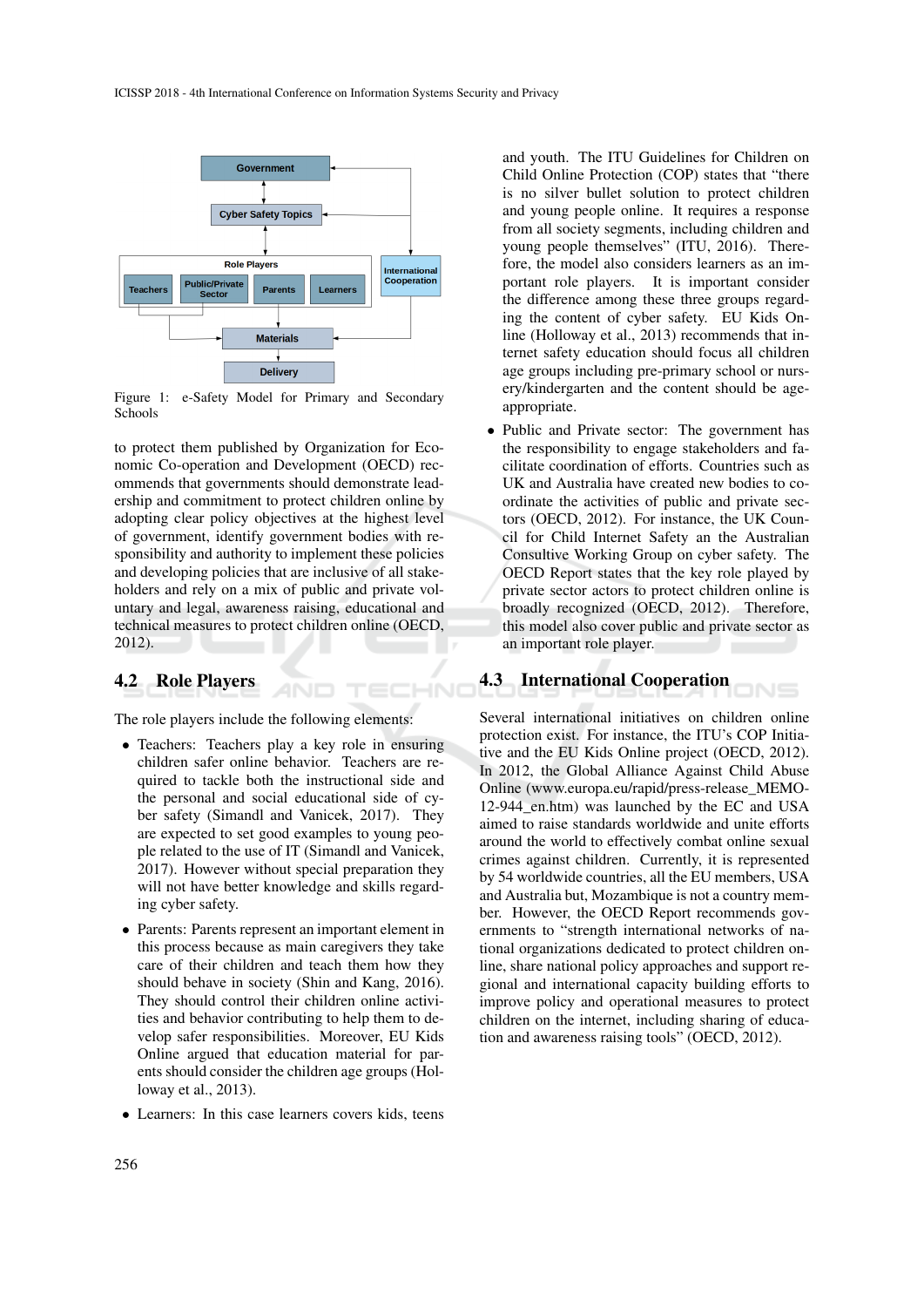### 4.4 Cyber Safety Topics

Topics are an important element to conducted cyber safety initiatives. Therefore, schools have the responsibility to verify which topics are essential and link them to a distinct role players. The following are some of them (Livingstone et al., 2015):

- Internet surfing
- Social networking
- Cyberbullying
- Child pornography
- Sexual images or messages
- Cyber identify theft
- Online privacy

However, it is also essential incorporate countermeasures to teach school how they can keep themselves safe online.

#### 4.5 Support Materials

Support material is also important for all role players because they can enhance their skills and knowledge in relation to cyber safety. Therefore, materials such as posters, leaflets, books, newspaper articles, workshops and videos should cover cyber safety topics and they should be updated.

TECHNO

### 4.6 Model Phases

The model phases covers the delivery process. Countries such as USA, Australia, UK and Germany and Estonia have introduced cyber safety training for educators, parents and social workers. In addition, they also publish awareness materials to support them. Training educators and parents is also emphasized by OECD Report which recommends training educators and encourage other stakeholder to educate and raise awareness of children and parents (OECD, 2012). The following activities were identified:

- 1. Teachers training: Teachers should have sufficient skills and knowledge regarding cyber safety. Therefore, the government has the responsibility to provide training and assistance for them. The government can work with public/private sector or develop international cooperation to provide the adequate training for teachers.
- 2. Parents assistance: This phase can be lead by schools with the government help to define a program to assist parents regarding cyber safety.

3. Learners assistance: This phase is related to parents and learners. After acquiring the basic knowledge related to cyber safety parents should assist their children (e.g. teaching them how to safely use IT devices and behave safer in cyberspace).

## 5 CONCLUSIONS

The use of IT devices and internet provide several opportunities and benefits for children and young people. However, all of these opportunities also expose them to innumerable online dangers. Internationally several countries have been developing initiatives to keep children and young people safe online. Thus, this paper proposes an e-Safety Model for primary and secondary schools in Mozambique. The proposed model was based on the analysis of cyber safety initiatives from developed and developing countries as well as the NIST model 2 and ENISA guide. It is a response to the current lack of these initiatives in Mozambique and considers the country context. The model is composed by six elements such as government, role players, international cooperation, cyber safety topics, materials and delivery, where the government represents the key element. The e-Safey model aims to raise, promote cyber safey awareness, develop skills, knowledge and assist the young generation to promote and cultivate a cyber security culture. However, it is an abstract model. Therefore, a future work will be implement the e-Safety model and evaluate it. According to the results we will see if it helped to improve the current situation faced by Mozambican schools. Thereafter, it can be adjusted and re-launched.

## **REFERENCES**

- DHS (2009). Stop.think.connect national cybersecurity awareness campaign kids presentation. Available at https://www.dhs.gov/. Accessed: 2017/09/19.
- EC (2012). Communication from the commission to the european parliament, the council, the european economic and social committee and the committee of the regions european strategy for a better internet for children. COM (2012) 196 final.
- ECDL (2016). It security skills, protecting your children, your private life and your business. http://ecdl.org/policy-publications/it-security-skills. Accessed:2017/08/23.
- ENISA (2010). The new users guide: How to raise information security awareness.